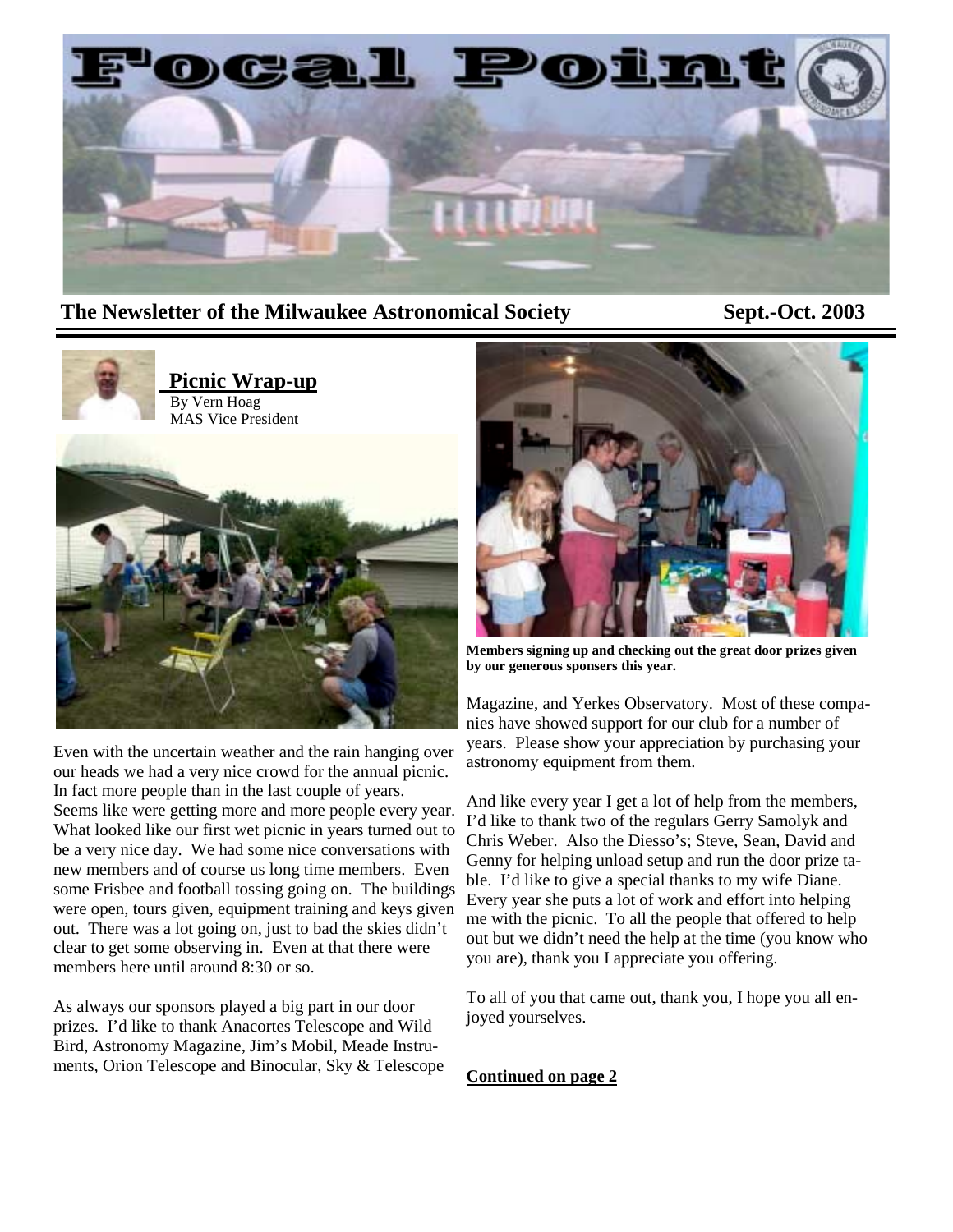

The picnic is about getting together with fellow members enjoying each other's company, sharing knowledge, having some grilled food, maybe winning a door prize and just having fun. We enjoy doing the picnic and would like to see the grounds full of members. If you have any questions or comments about the picnic please feel free to contact me at vern.hoag@bradleycorp.com thank you again and I hope to see you all next year.

## **Another Successful Asteroid Occultation**

By Gerry Samolyk MAS Obsevatory Director



On the night of July 12, the shadow of the star TAC  $+02\text{\#}09343$  cast by the asteroid (747) Winchester passed across Wisconsin. There were a few factors that made this event a challenge to observe. The occultation occurred late in the evening twilight leaving a small amount of time to locate the target star. In addition, the field was only 40 degrees from a full Moon.

The moonlight prevented the target star (mag 12) **MAS General Meetings Return** from being seen visually in any scope smaller that General meetings return this month on September the Z Scope, where the event was successfully ob-19th at 8:00pm. Gerry Samolyk will be talking served visually. Scott Jamieson and Gerry Samolyk about asteroid occultation's and I'm sure variable set up CCD cameras in the most rapid capture stars will also be discussed . The meeting will take mode possible in an attempt to record the event.

cessfully recorded an occultation of a star by an as-**See Map on Page 3** teroid. More on this event will be covered in the program at the Sept meeting.

#### **Observatory Cleanup**

By Gerry Samolyk MAS Observatory Director

Anyone who has been to the observatory in the last couple of months probably noticed some changes. All of the unused concrete has been removed. This includes the pier from the old satellite shed; the pier for the patrol camera; and the concrete mount and pier along the west side of the property have been removed.

The credit for this work goes to our member (and neighbor) Jeff Wild. Jeff is working toward the rank of Eagle Scout. As part of his community service, Jeff organized the donation of the equipment and labor to break up the concrete and the dumpsters for its removal.

He also organized a work party of scouts who removed much of the buckthorn that has been growing along out parking lot and along the property lines. They also spread topsoil in the areas where the concrete was removed.

Jeff's family also pitched to help on these projects. They also cut our grass while our lawn tractor was in the shop for repair.

I would like to extend a thank you to Jeff and the Wild family for their help. Donated efforts like this are what built our observatory and keeps us going.

This is the second time this year that we have suc-board meeting at 7:00pm. Hope to see you there. place at the observatory and will be preceded by a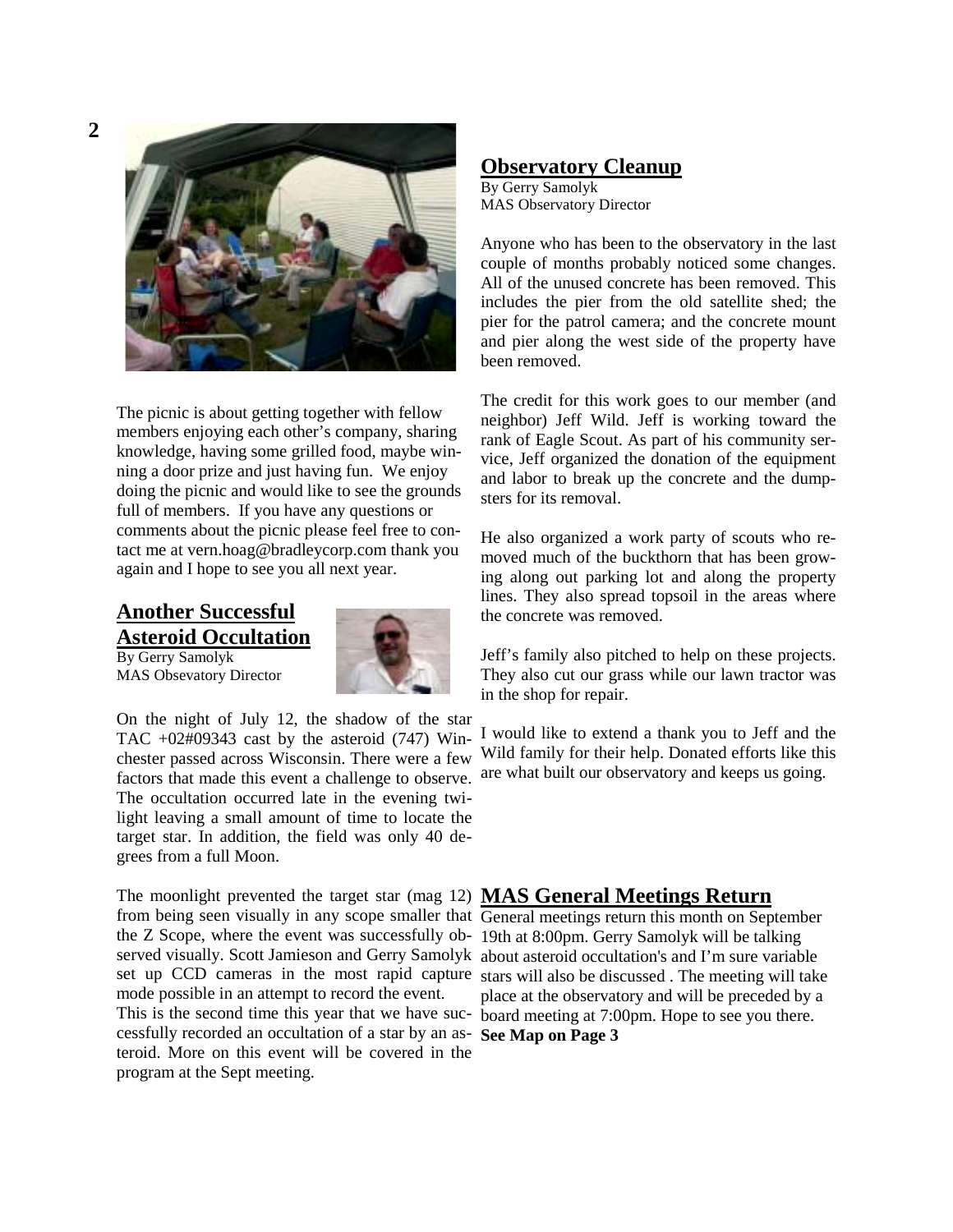

## **MAS Open House Schedule**

By Lee Keith

September 5th……....Craters of the Moon October 3rd……..…..Mars at its Best

All open houses start at 8:00pm and all MAS members are invited to come down and help if possible. For non-members we ask for a \$2.00 donation per carload for parking and we also ask that they bring a jacket along to protect themselves from not only the cool night air but also the MOSQUITOES!!! There will be slide programs and an opportunity to look at the moon, planets and stars through the many telescopes we have, weather permitting.

#### **Welcome New MAS Members**

We would like to welcome Seven new members: **Margery O'Brien** and Family from New Berlin **Gary Edwardsen** and family from Pewaukee **Jonathan Kinney** from Milwaukee **Nora O'Brien** and family from Cottage Grove WI **Charles Miklos Jr** and family from Monroe WI **Antonio Vargas** and Family from Wauwatosa **Wayne Wielebski** and family from New Berlin.

### **Library News**

By Scott Laskowski

Finder Charts of the Messier Objects: Vol. 1-M 1 thru M55, Vol. 2-M M56 thru M110 by Brent Watson-1993 Some experienced amateur astronomers have said that the only good use for a telrad is to pound nails and that doesn't work. But seriously many stargazers find that 1X magnification device or sighting mechanism with an illuminated reticle or bulleye very useful for finding deep sky objects. Find it in the telrad; find it in the finderscope, find

it in the telescope.

These two finder charts with the exact position for the Messier objects have a Telrad position on the star maps. Point the telescope to the area in the sky with the telrad bulleye and there it is, or at least very close by. Useful information is also included for each designated object such as: Its description, Type, magnitude, distance, apparent size and real diameter. (Donated by MAS member Rudy Poklar)

#### **For Sale:**

Now is the time to see Mars up close. 2 Celestron 8" Schmidt-Cassegrain C-8's, one w/Super-Polaris mount and the other on a fork mount w/clock-Drive Both complete w/tripods. Optically and Mechanically both telescopes are as good as the day they left the factory. Also available is a virtually new C-90, with carrying case and tripod.All telescopes open to offer. Please contact MAS member Aris Penikis at (414)354-9708.

# **EE Cep – 2003 Project Results**

By Gerry Samolyk MAS Observatory Director

Last spring, this newsletter put out a call for observations for this years EE Cep eclipse. Several of our members made visual and CCD observations during the eclipse this spring. We also got some help from Shawn Dvorak, an active observer from Florida. The resulting light curve is shown below.

One quick look at the lightcurve makes it obvious that this is not an ordinary binary system. The asymmetrical shape is beyond anything that can be caused by two stars in an elliptical orbit. It turns out that the occulting object is very unusual. This will be one of the topics discussed in our program at the September meeting.